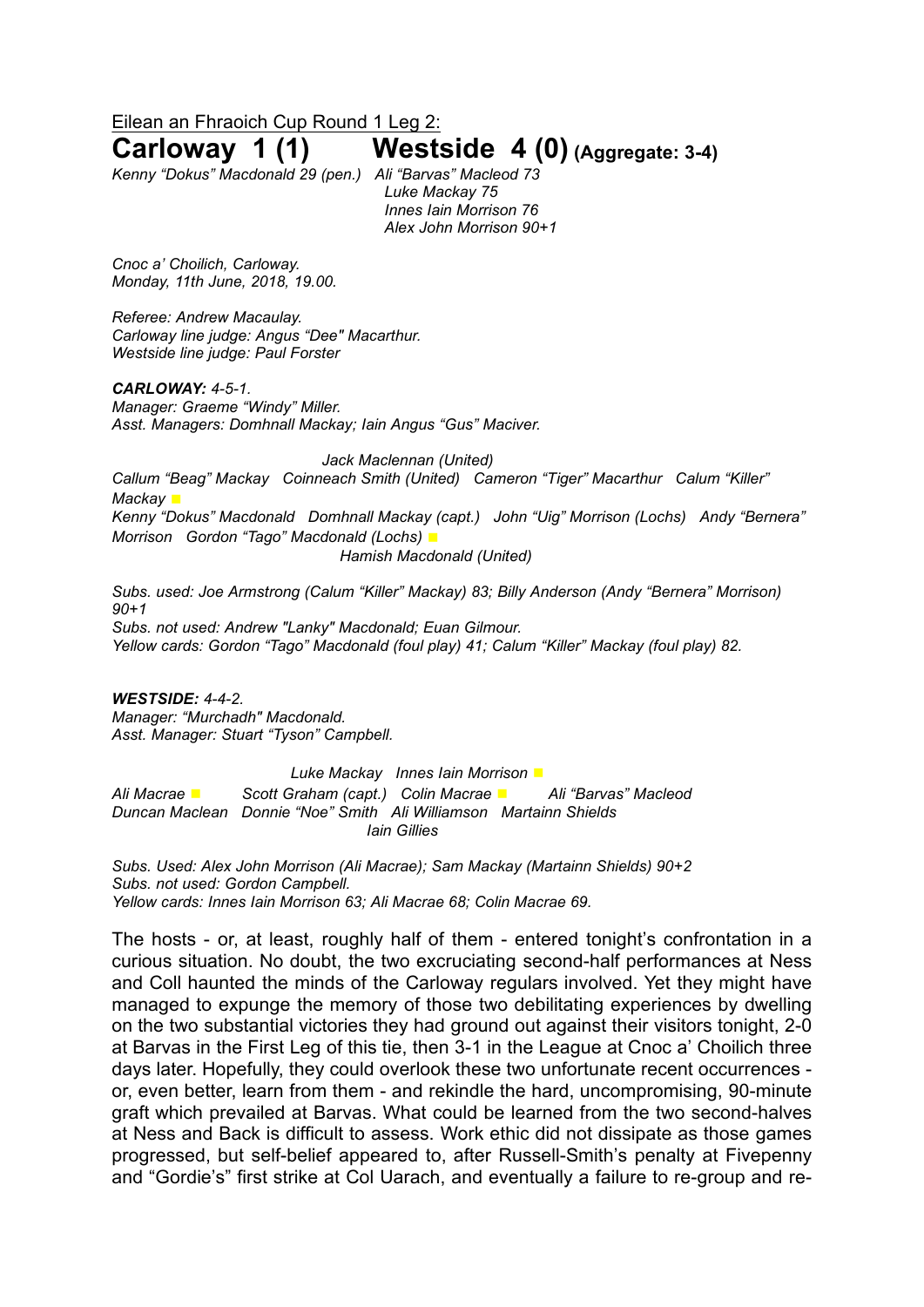apply a shape and cohesion to a side losing control caused catastrophe.

Tonight, of course, such concerns could not be addressed, given the exigencies of the Cup concerned. First, the good news: all six guests from the First Leg returned: the United trio, Jack Maclennan, Coinneach Smith, and Hamish Macdonald, and the Lochs duo, John "Uig" Morrison and Gordon "Tago" Macdonald, although this time, Smith was required to move to centre-back, alongside Domhnall Mackay. Cameron "Tiger" Macarthur was suspended, Donald "D.I." Maclennan was still out with a hand injury. Eachainn Miller had picked up an injury at Coll, so Andy "Bernera" Morrison started on left midfield, between "Uig" and "Tago", with Kenny "Dokus" Macdonald moving to the right to fill in for the ineligible Calum Masson, while Calum "Killer" Mackay made a first start at left-back as Joe Armstrong was still travelling back to the island following a family wedding.

For the Siarachs, the gifted Ali "Barvas" Macleod started on the right, and Duncan Maclean had returned from holiday to left-back, but right-sided dynamo, Gordon Campbell, was only risked on the bench.

The usual enormous crowd turned out to grace the latest West Coast derby, on a fair, windless evening, although the temperature declined rapidly - off the park, that is - as the sun declined. Carloway almost had a dream start, as Callum "Beag" won a Gillies kick-out just inside the right of his own half and immediately supplied "Dokus" towards the right touch-line. He turned and out-paced Maclean to about 18 metres from the bye-line, before sending across a high right-foot cross-cum-shot which deceived Gillies by carrying over him, striking the face of the bar, and bouncing off to the left.

Two minutes later West almost went one better when a Shields throw-in on the left centre-line was headed on by "Barvas", to allow Mackay to move in clear on the right behind "Killer", midway within the Blues' half. He carried the ball into the right of the Carloway box, before slipping the ball past the advancing Maclennan towards goal, but Smith had managed to get back behind the keeper to sweep the ball away for a corner to the Blues' left. Two minutes another chance materialized for the visitors when "Noe" won the ball in the centre, then steamed forward into the Blues' half. He slipped the ball forward to "Barvas", whose chip allowed Mackay once again to move in on the right, but Maclennan was out like a flash to block his attempt, 16 metres from goal.

It was 26 minutes before either side threatened again and this time a Maclean freekick from midway within the Carloway left was hoisted expertly to the far post. The Carloway back-line did not move as Williamson, "Barvas", and Graham came in at the far post, but Graham, usually so deadly in such situations, put his volley into the side-netting from 12 metres.

Three minutes later the home side widened the gap, when Gillies failed to hold a speculative "Killer" shot. The left-back won the ball on the left centre-line before bursting forward and trying his luck from 24 metres. Gillies had the right-footer covered easily by his left-hand post, but didn't hold, but beat it to the side. "Dokus" was in fast to seize the ball and move outwards from the keeper who appeared to impede him from behind. "Dokus" himself converted the penalty, just inside West's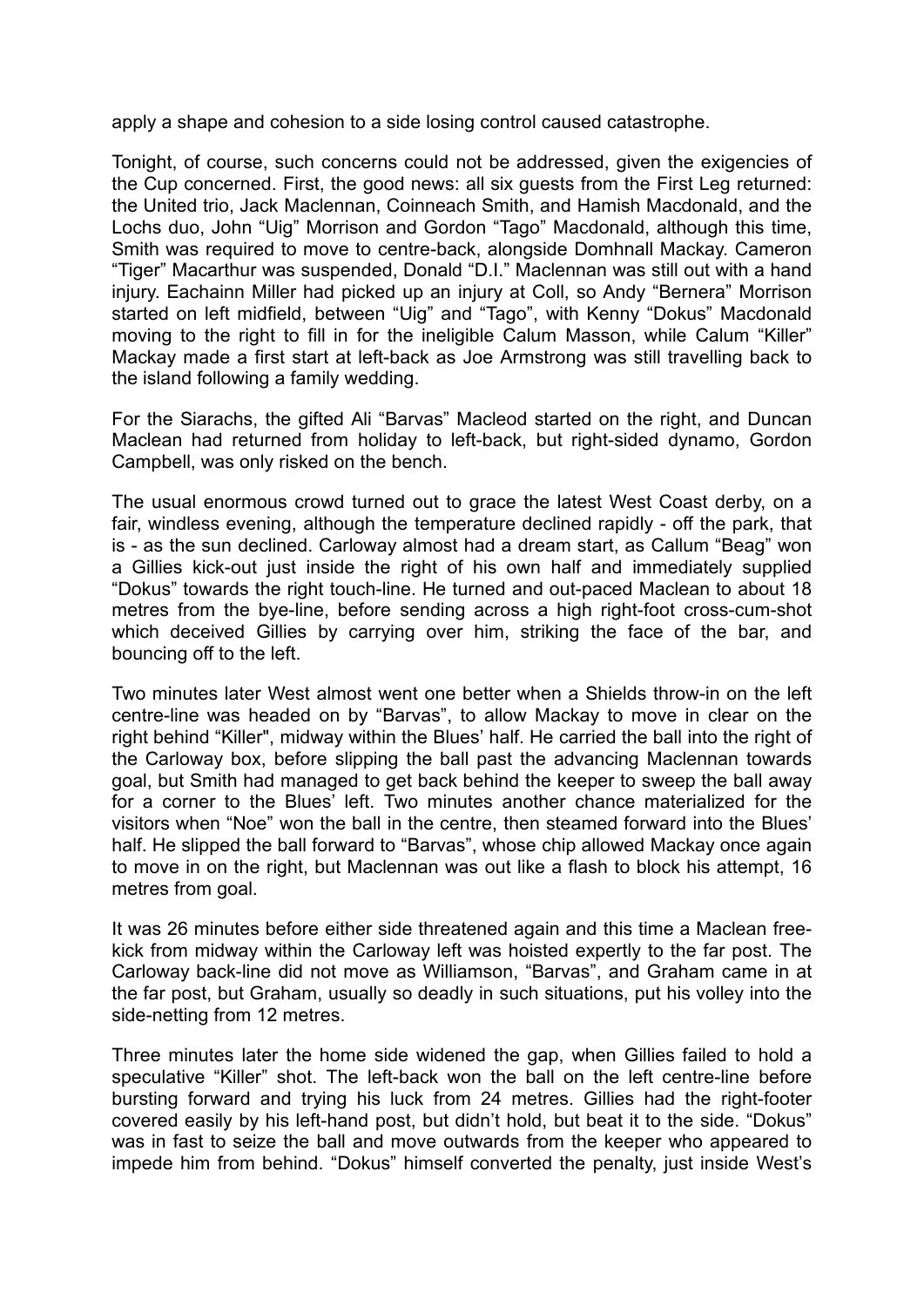right-hand post, as the keeper went left (**1-0**).

It was 39 minutes before the Siarachs almost reduced the deficit. Ali Macrae gained the ball on the left centre-line before playing it in square to his brother Colin Macrae, who supplied Graham, and he, in turn, swept it wide to "Barvas" on the right. Macleod whizzed past Mackay before whipping across a nasty low right-footer, 12 metres from the bye-line, which Maclennan was happy to block away outwards. The ball ran straight to Shirkie in the centre, 22 metres from goal, but his snap low rightfooter flashed across Maclennan and just outside his right-hand post. A moment later "Barvas" once again received the ball on the right touch-line, 22 metres from the bye-line, but his deep cross across the goal was just a foot too far for Mackay to connect.

The final chance of the first half arrived two minutes later when "Tago" robbed Shields midway within the West half, on the left, then ran in on goal but his fierce drive from the edge of the box was beaten away by Gillies to his right.

## **Half-time: Carloway 1 Westside 0**

A hard-fought affair had seen West's greater urgency - understandable, given their situation - give them the edge in possession and chances, and they no doubt felt unlucky to be behind on the night. Carloway were still dogged by their recent inability to create multiple clear-cut chances, regardless of their changing line-up, and had once again needed a smile from Lady Fortune to go ahead.

The pattern did not change. In 53 minutes yet another Maclean free-kick, this time from the left touch-line, 24 metres from the bye-line, forced Maclennan to beat the ball away under pressure, 12 metres out, in front of goal. On the hour a Shields freekick from the right centre-line was met perfectly by Graham, just inside the left of the Carloway box, but his powerful header went straight to Maclennan.

Four minutes later Gillies had to move smartly to grab the ball, 12 metres from goal, as a Domhnall Mackay free-kick from the centre-line ping-ponged dangerously around in front of him. In 69 minutes a Maclean free-kick from the left centre-line was headed outwards by Mackay, around the penalty spot, and Macrae won the ball in a tussle with "Bubble", 24 metres from goal, but his instant right-footer flew high and wide of Maclennan's left-hand junction of bar and post.

However, West suddenly pulled one back in the 73rd minute, owing to a bit of Ali "Barvas" magic: a long ball from Williamson, midway within his own half, on the left, was won by Mackay, 10 metres inside the Carloway half, on the Blues' left touchline. He checked back, away from Mackay, and slipped the ball into "Barvas" moving forward towards the right edge of the Carloway box. The wing-man did not hesitate but sent the neatest of gentle right-foot lobs high to Maclennan's right and just inside the top of his right-hand post (**1-1**). A beauty!

A stunned na Gormaich had little time to recalibrate before a rampant West struck again. A long West goal-kick down the centre was just too high for "Uig", just inside his own half, and the ball glanced onwards off his head, to Mackay, 22 metres from goal, facing outwards. He controlled the ball and turned right in one movement before firing off an immediate low right-footer which rocketed past the right of a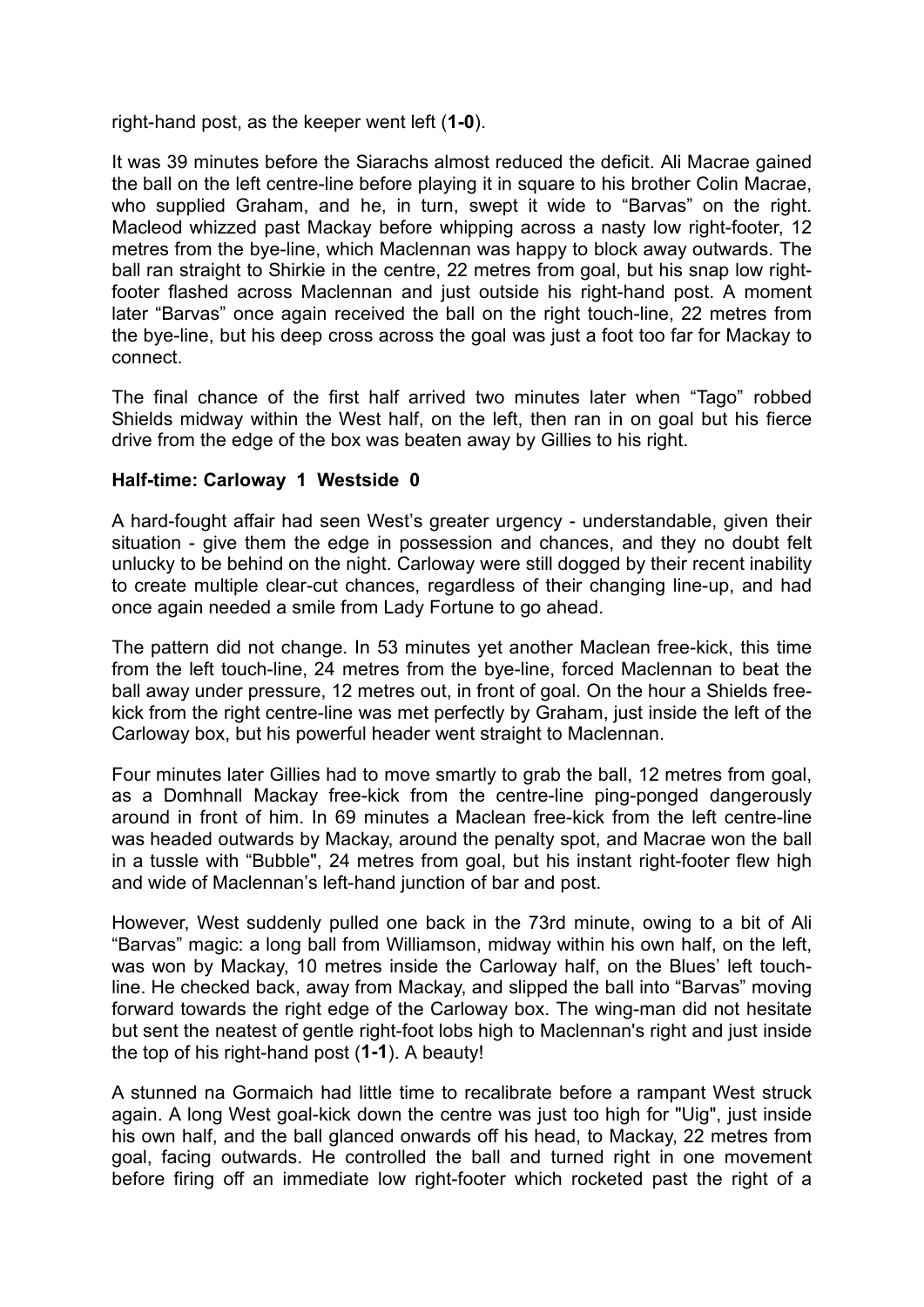## surprised Maclennan (**1-2**).

But Carloway's agony was by no means over. Immediately, the home side was under pressure again, as Williamson, in the left of his own half, found "Barvas" moving towards the corner flag on the right. Under pressure from "Killer", he whipped across a low cross which was booted out by Mackay, returned, then booted out by "Killer", before it found its way to Shields on the right, midway within the Carloway half. His cross was cleared out by Callum "Beag" only as far as Innes Iain, 22 metres from goal in the centre, and he flashed a screaming right-footer low inside Maclennan's right-hand post (**1-3**).

Three goals in three minutes from West set up a frantic end-to-end final 14 minutes, in which both sides came close to clinching that important winner. Two minutes later Carloway had a chance to re-take the initiative when neat interplay on the right touch-line between Callum "Beag" and "Uig", just inside the right side of the West half, allowed "Uig" to supply "Dokus" ahead of him. He immediately went off on a run into the right of the box, one-two'd with "Bernera' and from 16 metres tried to stab the ball goalwards. Williamson blocked the ball square across goal and it ran to "Tago", in the centre, but his immediate high flick goal-wards was touched over the central bar brilliantly by Gillies.

However, in added-on time, just as extra-time seemed inevitable, West administered the *coup de grâce* with another spectacular goal: an attack on their right was cleared out to the left touch-line, where it was gathered by Alex John Morrison, midway within the half. He immediately turned inwards off Callum "Beag" and as he reached the near corner of the box, swept across a high right-foot lob, a cross-cum-shot, which travelled high over Maclennan, then dipped sharply inside the far post. Whether he meant it or not, it was a cracker! (**1-4**).

## **Full-time: Carloway 1 (1) Westside 4 (0) (Aggregate: 3-4).**

So, *quo vadis,* Carloway? Where do the Blues go from here? How do they come back from this? Squad morale must have been through the dressing-room floor after this. In 18 minutes they had completely lost their hold on the EaF, although the warning signs had been there throughout. West had approached this game in much the same form as they had in the first half-hour in Barvas, although with a tighter defence, despite Campbell's absence. They had created more, and better, chances throughout but had been wasteful. The law of averages suggested that they were bound to hit the jackpot eventually. Maybe not three times, perhaps, though that three-minute period tells another story.

When Luke Mackay turned the ball in and in front of Ali "Barvas", the wing-man looked up, saw Maclennan's position, then took one touch to send the ball exactly where he wanted it. When Mackay made room for himself leftwards off his marker, he did not hesitate but whipped round and had a go. Likewise, when the ball was cleared out to Innes Iain, like "Barvas" he looked up, then sent the ball straightaway where he wanted it. Tight organization and certainty of position allows this.

Such sudden improvisation seemed beyond Carloway, a willingness to have a go, or take a chance - fast. With twenty minutes to go, the Blues seemed to be drifting, holding till the final whistle. Cautious in approach, eager to hold and build, the fast